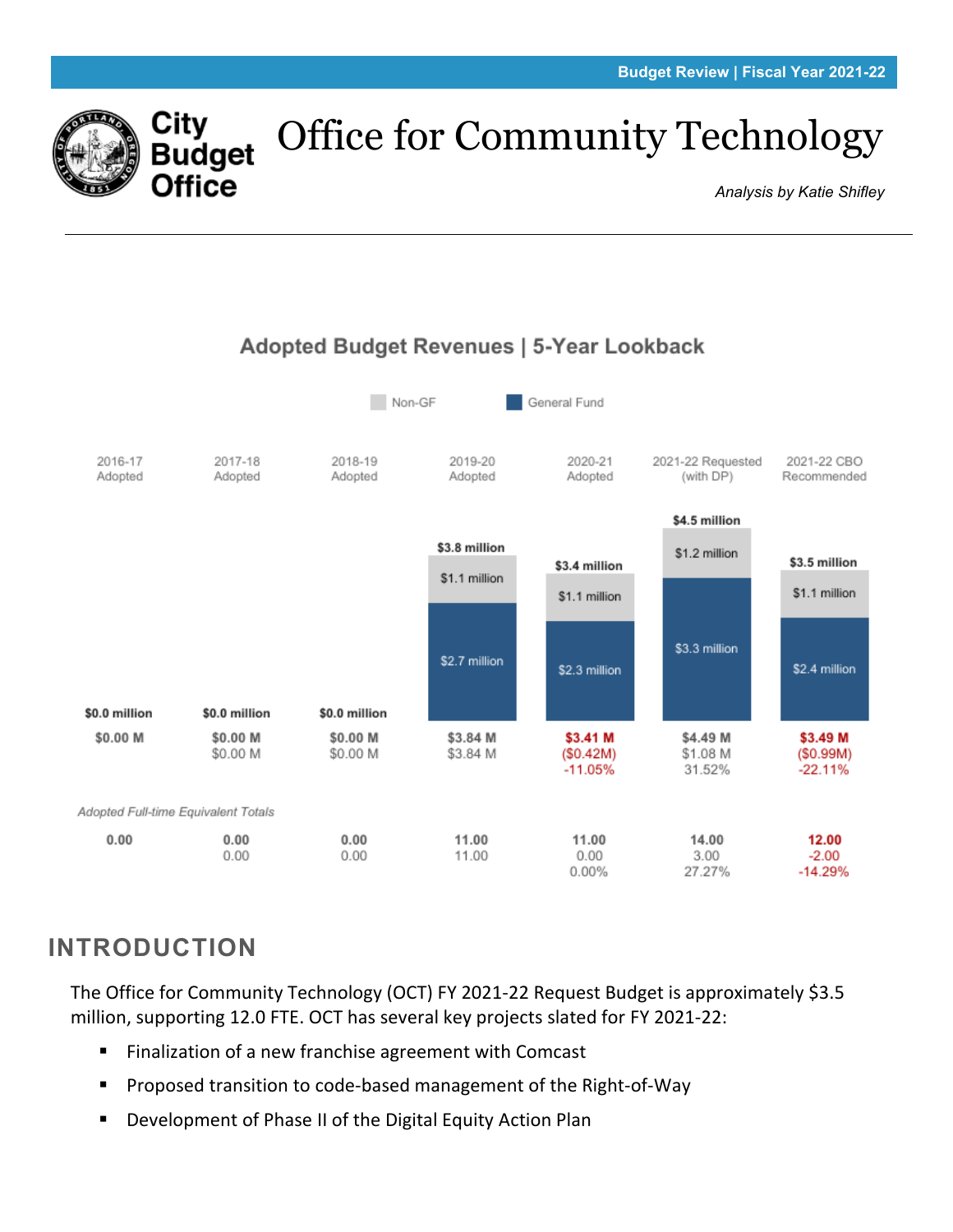In addition to these initiatives, OCT will also be a key participant in the allocations of any new federal resources that support digital access in the community during the COVID-19 pandemic.

As a General Fund bureau with fewer than 30 employees, OCT was not required to put forward a 5% constraint under the Mayor's FY 2021-22 budget guidance. OCT is requesting new General Fund discretionary resources totaling \$918,513 across four decision packages:

- Addition of 1.0 FTE Financial Analyst \$75,892
- Addition of 1.0 FTE Community Broadband Planner \$192,621
- Cyber Security and Personal Data Protection \$150,000
- Digital Inclusion Fund \$500,000

Combined, these requests would increase OCT's existing General Fund allocation by more than 38%. CBO does not recommend any of these requests for new resources due to limited General Fund resources but notes where existing or anticipated resources can support these initiatives.

## **BASE BUDGET & KEY ISSUES**

## **Office for Community Technology – History and Base Budget**

The Office for Community Technology (OCT) was re-established as a stand-alone bureau during FY 2018-19. This action was taken as a result of Council direction, following an [external](https://www.portlandoregon.gov/cbo/article/700380)  [organizational assessment.](https://www.portlandoregon.gov/cbo/article/700380) OCT had been a program within the Office of Management & Finance's (OMF) Revenue Division for several years due to the strong connection to the division's collection function. Pending direction from the bureau's Commissioner-in-Charge, OCT may again explore alternative organizational structures.

OCT has a unique mix of programs and functions that are organized into three program offers:

- Franchise agreement negotiation, utility license administration, and compliance management, which brings in about \$85.0 million in annual franchise and license fee revenue,
- Broadband & Digital Inclusion, which promotes access to technology for low-income and other populations,

• [Mt. Hood Cable Regulatory Commission](https://www.mhcrc.org/) (MHCRC) staff support, which provides direct staffing and operational management of the MHCRC's activities



OCT FY 2021-22 Base Budget by Program Offer



- **Broadband & Digital Inclusion**
- **Mt. Hood Cable Regulatory Commission**
- **Utility License & Franchise**